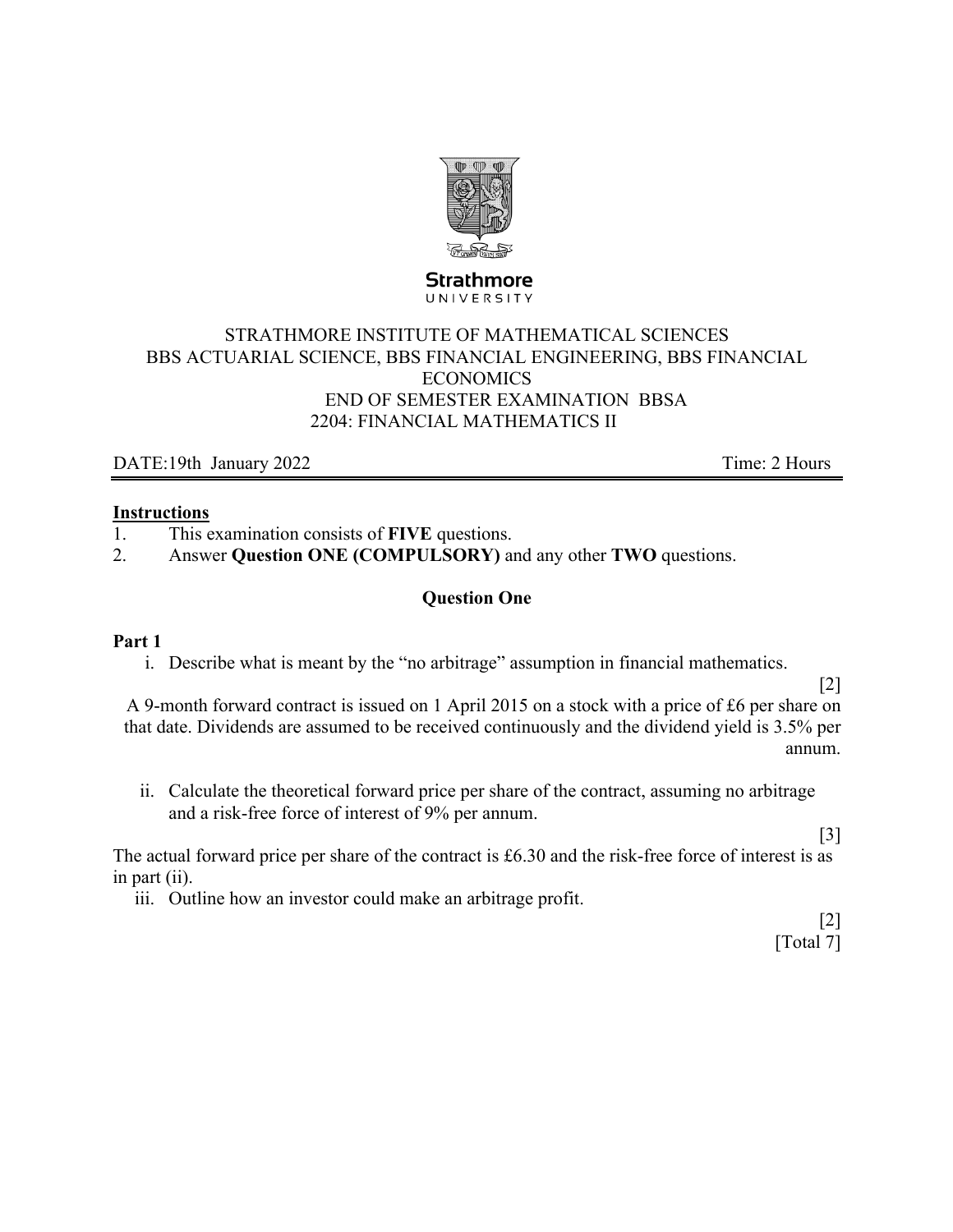## **Part 2**

An insurance company has sold a pension product to an individual. Under the arrangement, the individual is to receive an immediate annuity of £500 per year annually in arrear for 12 years. The insurance company has invested the premium it has received in a fixed-interest bond that pays coupons annually in arrear at the rate of 5% per annum and which is redeemable at par in exactly eight years.

- i. Calculate the duration of the annuity at an interest rate of 4% per annum effective.
- ii. Calculate the duration of the bond at an interest rate of 4% per annum effective.
- iii. State with reasons whether the insurance company will make a profit or a loss if there is a small increase in interest rates at all terms.

[2] [Total 7]

[2]

[3]

## **Part 3**

In January 2014, the government of a country issued an index-linked bond with a term of two years. Coupons were payable half-yearly in arrear, and the annual nominal coupon rate was 6%. The redemption value, before indexing, was £100 per £100 nominal. Interest and capital payments were indexed by reference to the value of an inflation index with a time lag of six months.

A tax-exempt investor purchased £100,000 nominal at issue and held it to redemption. The issue price was £97 per £100 nominal.

The inflation index was as follows:

| Date             | <b>Inflation Index</b> |
|------------------|------------------------|
| <b>July 2013</b> | 120.0                  |
| January 2014     | 122.3                  |
| <b>July 2014</b> | 124.9                  |
| January 2015     | 127.2                  |
| <b>July 2015</b> | 129.1                  |
| January 2016     | 131.8                  |
|                  |                        |

- i. Set out a schedule of the investor's cashflows, showing the amount and month of each cashflow.
- ii. Determine the annual effective real yield obtained by the investor to the nearest 0.1% per annum.

[5] [Total 8]

[3]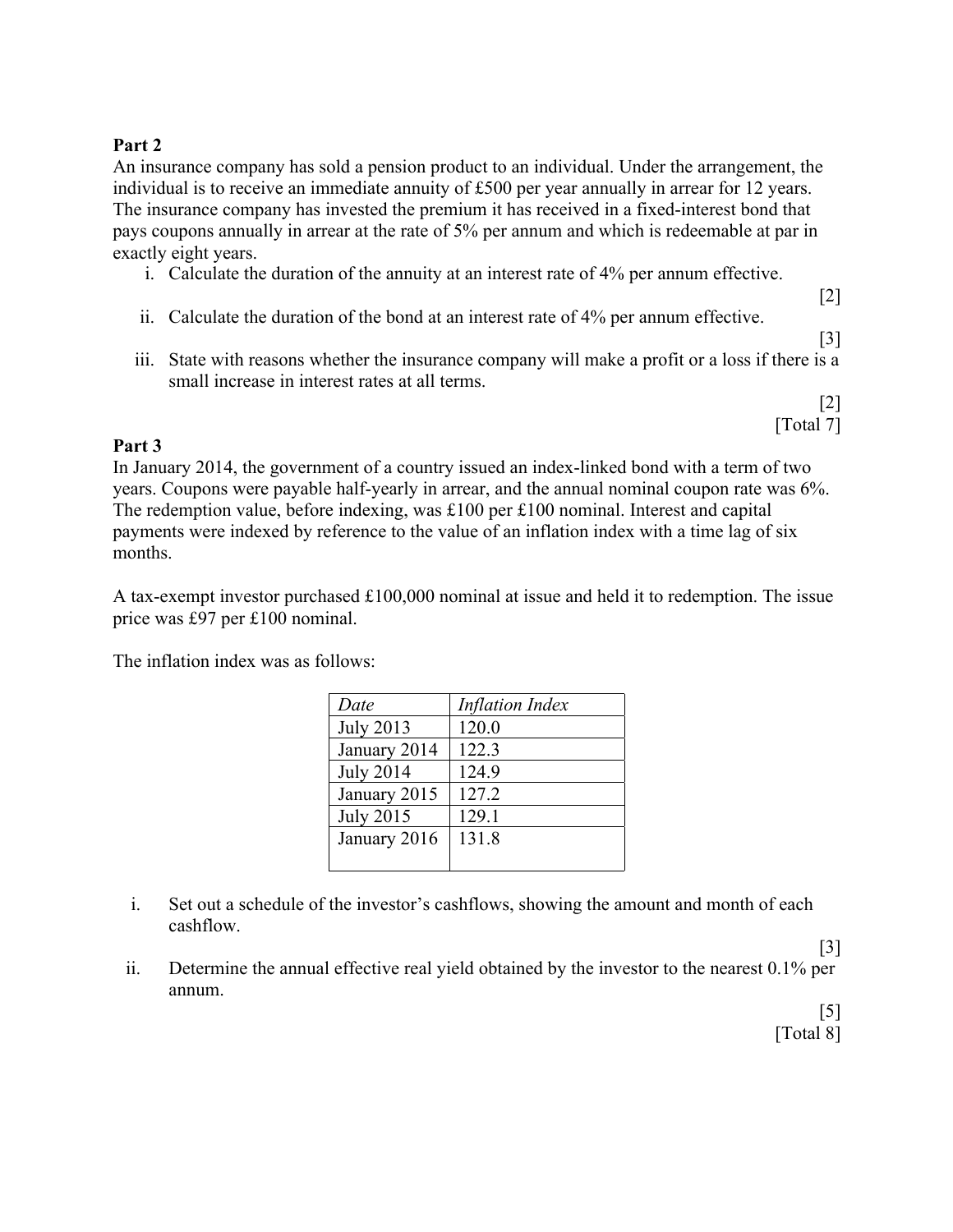## **Part 4**

The annual rates of return from an asset are independently and identically distributed. The expected accumulation after 20 years of £1 invested in this asset is £2 and the standard deviation of the accumulation is £0.60.

- i. Calculate the expected effective rate of return per annum from the asset, showing all the steps in your working.
- [4] ii. Calculate the variance of the effective rate of return per annum.

[4]

[Total 8]

# **[Total Marks 30]**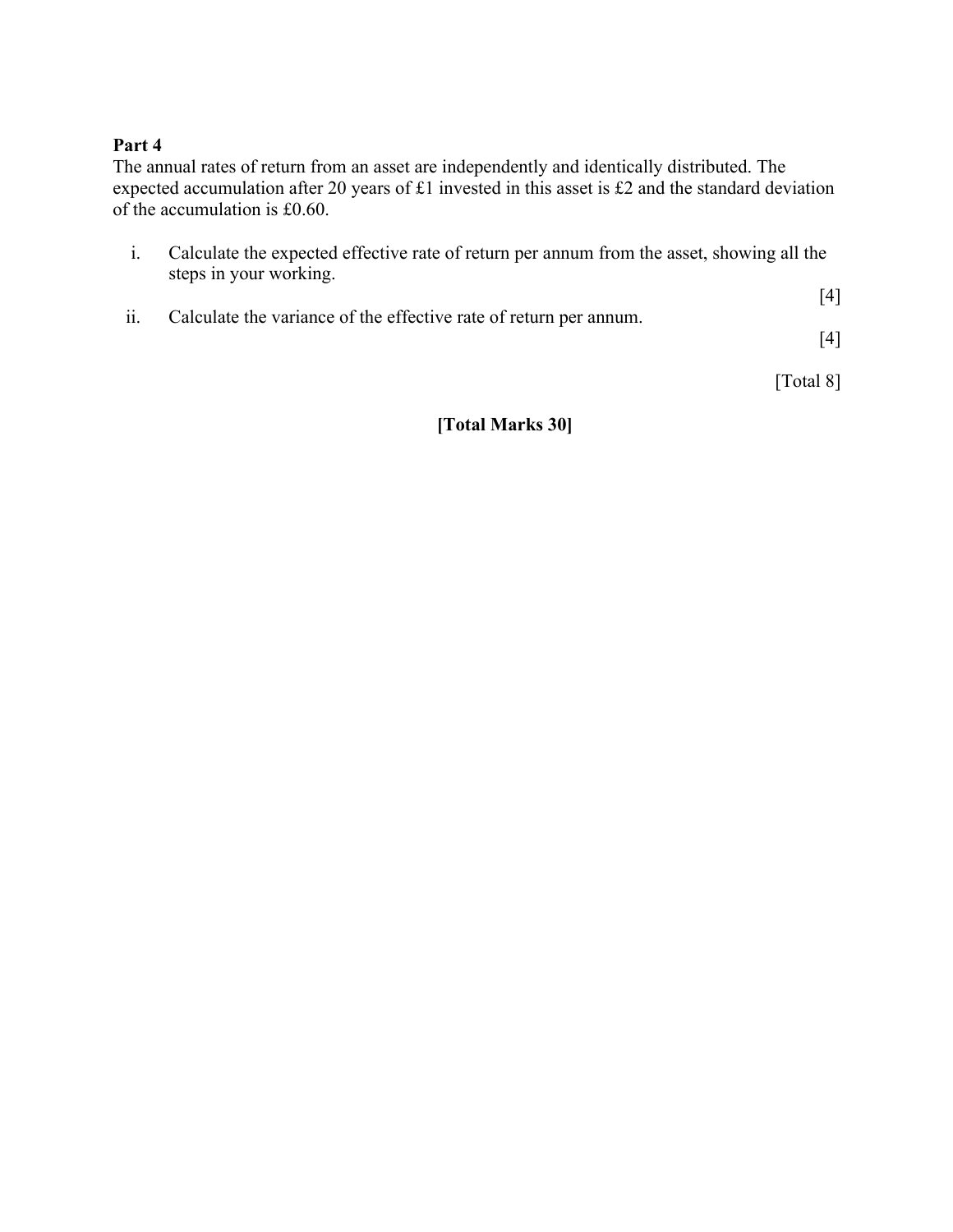# **Question Two**

#### **Part 1**

- i. State the three conditions that are necessary for a fund to be immunized from small, uniform changes in the rate of interest.
- [3] ii. A pension fund has liabilities of  $£10m$  to meet at the end of each of the next ten years. It is able to invest in two zero-coupon bonds with a term to redemption of three years and 12 years respectively. The rate of interest is 4% per annum effective.

Calculate:

- a) The present value of the liabilities of the pension fund
- b) The duration of the liabilities of the pension fund
- c) The nominal amount that should be invested in the zero-coupon bonds to ensure that the present values and durations of the assets and liabilities is the same
- iii. One year later, just before the pension payment then due, the rate of interest is 5% per annum effective
	- a) Determine whether the duration of the assets and the liabilities are still equal.
	- b) Comment on the practical usefulness of the theory of immunization in the context of the above result.

[6] [Total 16]

[7]

## **Part 2**

State the characteristics of index-linked government bonds.

[Total 4]

## **[Total 20 Marks]**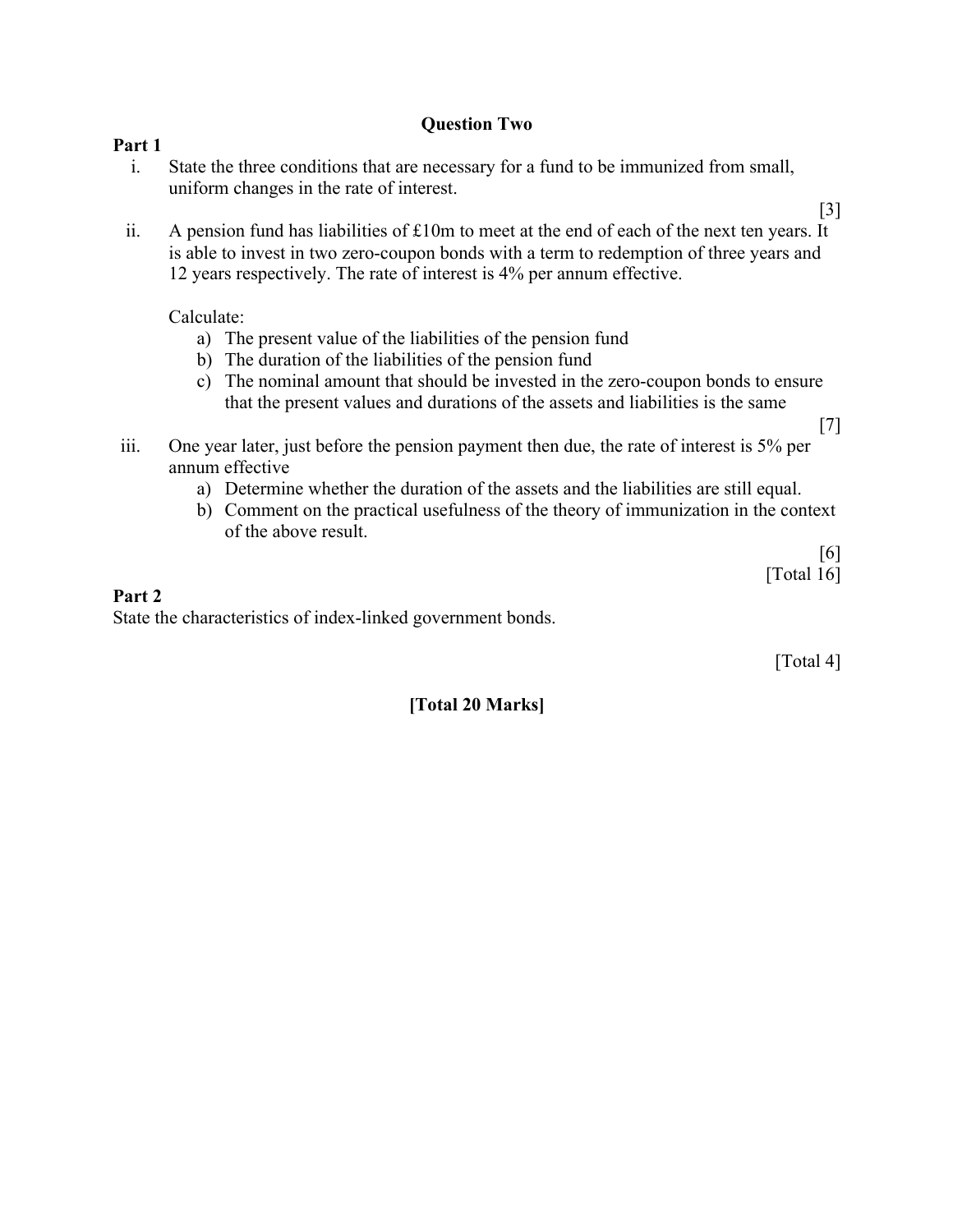# **Question Three**

# **Part 1**

A company is undertaking a new project. The project requires an investment of £5m at the outset, followed by £3m three months later.

It is expected that the investment will provide income over a 15-year period starting from the beginning of the third year. Net income from the project will be received continuously at a rate of £1.7m per annum. At the end of this 15-year period there will be no further income from the investment.

Calculate at an effective rate of interest of 10% per annum:

| The net present value of the project |  |
|--------------------------------------|--|
|                                      |  |

ii. The discounted payback period

[4] A bank has offered to loan the funds required to the company at an effective rate of interest of 10% per annum. Funds will be drawn from the bank when required and the loan can be repaid at any time. Once the loan is paid off, the company can earn interest on funds from the venture at an effective rate of interest of 7% per annum.

iii. Calculate the accumulated profit at the end of the 17 years.

[4] [Total 11]

# **Part 2**

A one-year forward contract on a stock is entered into on 1 January 2011 when the stock price is £68, and the risk-free force of interest is 14% per annum. The stock is expected to pay an annual dividend of £2.50 with the next dividend due in eight months' time. On 1 April 2011, the price of the stock is £71, and the risk-free force of interest is 12% per annum. The dividend expectation is unchanged.

Calculate the value of the contract to the holder of the long forward position on 1 April 2011. [Total 9]

**[Total 20 Marks]**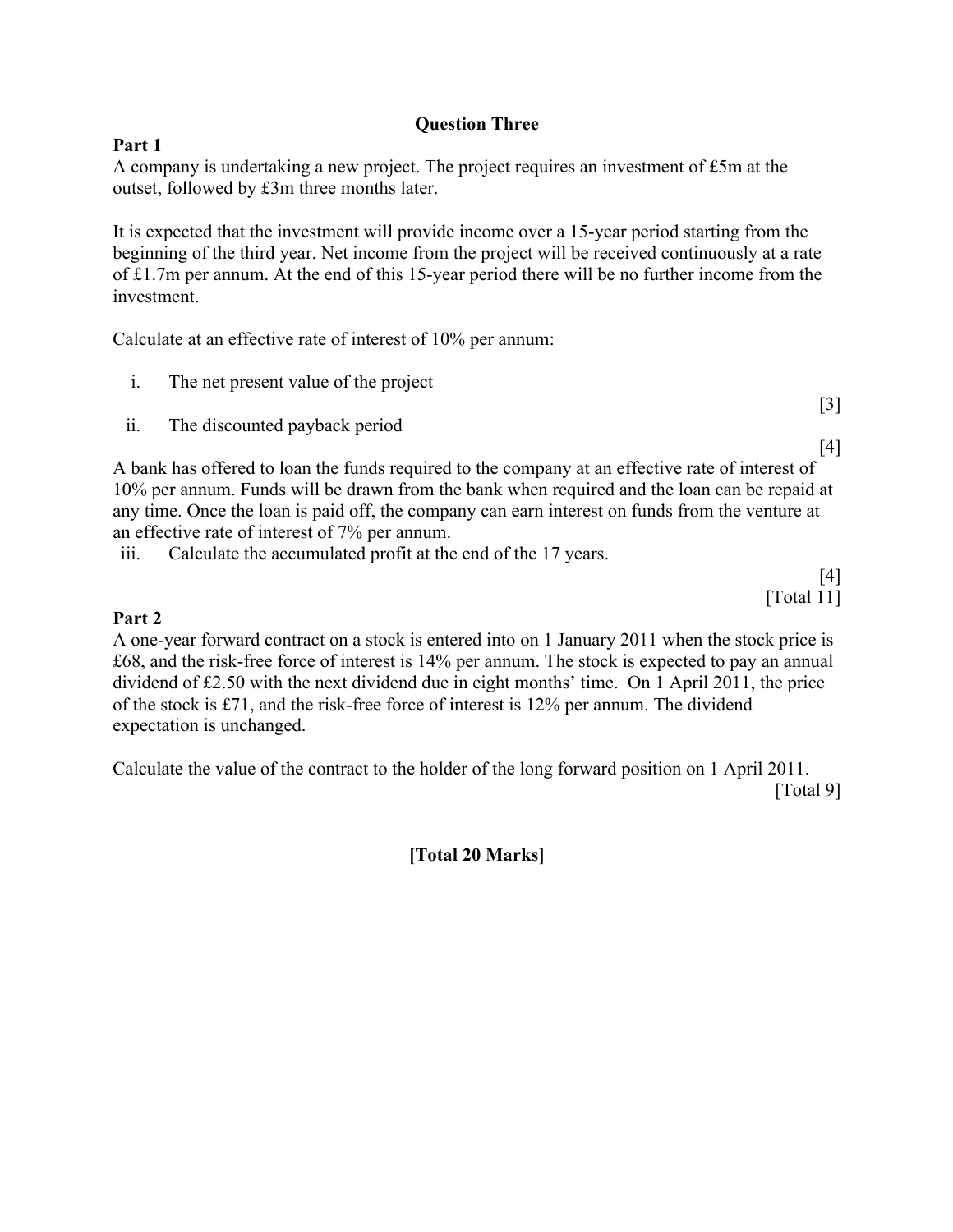#### **Question Four**

## **Part 1**

The value of the assets held by a pension fund on 1 January 2010 was £10 million. On 30 April 2010, the value of the assets had fallen to £8.5 million. On 1 May 2010, the fund received a contribution payment of £7.5 million and paid out £2 million in benefits. On 31 December 2010, the value of the fund was £17.1 million.

- i. Calculate the annual effective money-weighted rate of return (MWRR) for 2010.
- ii. Calculate the annual effective time-weighted rate of return (TWRR) for 2010.
- iii. Explain why the MWRR is higher than the TWRR for 2010.

[2]

[3]

[3]

The fund manager's bonus for 2010 is based on the return achieved by the fund over the year.

iv. State, with reasons, which of the two rates of return calculated above would be more appropriate for this purpose.

> [2] [Total 10]

#### **Part 2**

The annual yields from a fund are independent and identically distributed. Each year, the distribution of  $1 + i$  is log-normal with parameters  $\mu = 0.05$  and  $\sigma^2 = 0.004$ , where *i* denotes the annual yield on the fund.

i. Calculate the expected accumulation in 20 years' time of an annual investment in the fund of £5,000 at the beginning of each of the next 20 years.

[5]

ii. Calculate the probability that the accumulation of a single investment of  $£1$  made now will be greater than its expected value in 20 years' time.

[5]

[Total 10]

## **[Total 20 Marks]**